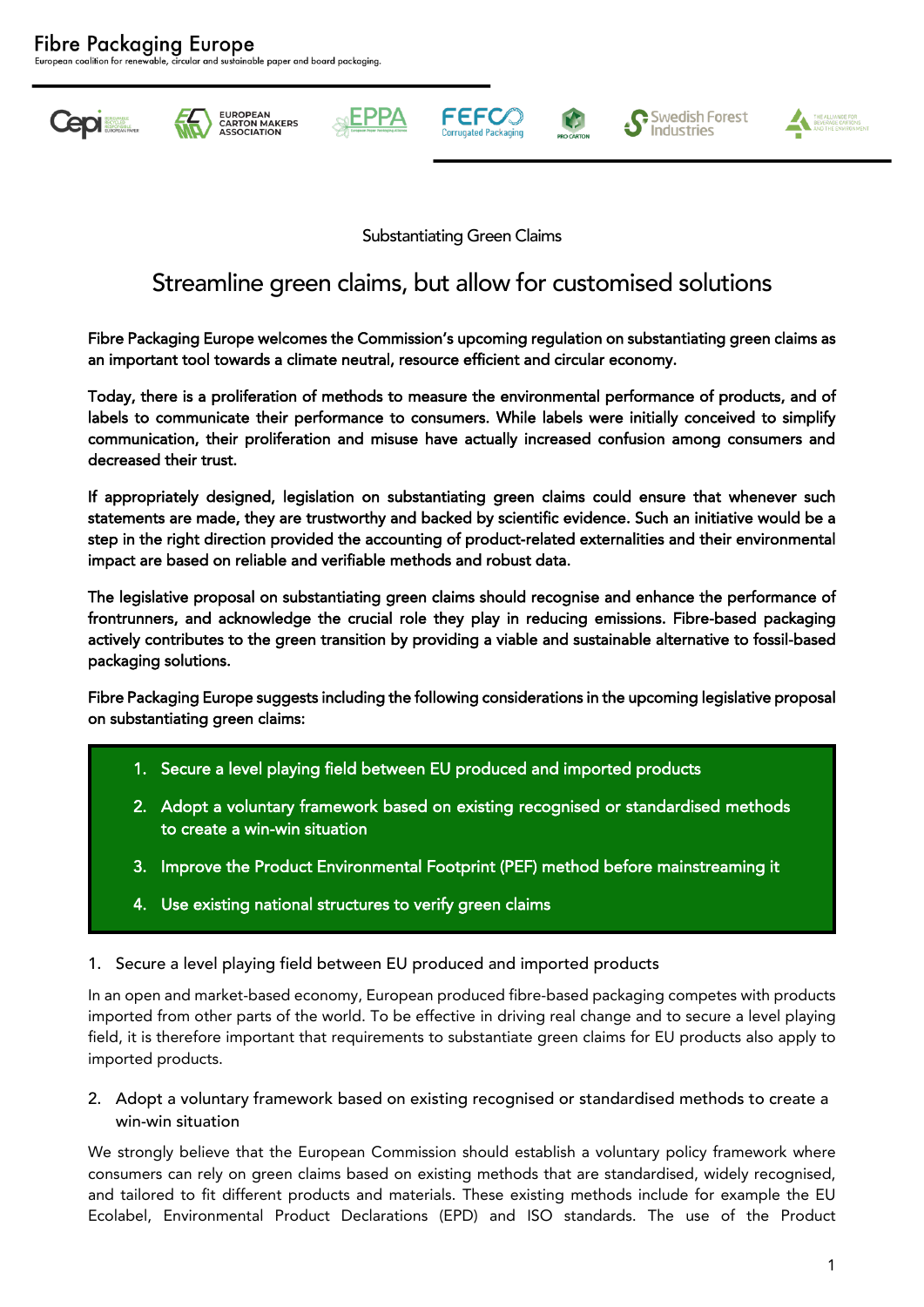Environmental Footprint (PEF) method could be recommended for product categories that have a pilot case and could apply the methodology as is.

Policymakers can create a win-win situation by leveraging methods that are already used by companies, research institutes and others, increasing consumer trust in the credibility of green claims while at the same time allowing companies to rely on existing, verified methods. Such an approach would ensure faster compliance and lower costs.

## 3. Improve the Product Environmental Footprint method before mainstreaming it

The European Commission launched the Product Environmental Footprint (PEF)<sup>1</sup> as a common way of measuring environmental performance of products based on the assessment of their life cycle. In July 2020, a PEF SME tool was launched by the Confederation of European Paper Industries (Cepi) to ensure that even small and medium-sized enterprises can independently carry out a PEF compliant analysis. The PEF SME tool is fully based on the Intermediate Paper Product PEF Category Rules (PEFCRs), which are the most comprehensive of existing PEF Category Rules, as they cover all sixteen environmental impacts included in the EU methodology. Intermediate paper products are used, for instance, in the manufacturing of fibrebased packaging.

Despite the fact that PEF developments provided a basis for CEPI's SME tool, several areas of the PEF methodology still require improvement before its use can be mainstreamed:

- Further development of the land use impact methodology is needed to correctly reflect sustainable forest management. For example, while national laws require forest owners to replant after harvesting, the tool equates forest management to other land use, such as mining, which creates permanent land use change.
- The PEF methodology was developed to overcome the proliferation of existing methods and to allow for the objective evaluation of the environmental performance of products and services. While the methodology is available, PEFCRs currently cover only a limited number of specific products and value chains, excluding a large proportion of products on the market. The existing PEFCRs for intermediate paper do not cover the conversion steps from paper to packaging. This means that it cannot be used to evaluate the impact of the final packaging product.
- The process for how and when data are updated or added to the PEF data nodes and PEFCRs is clearly described, but the available data is far from complete. Data for several product categories need to be updated and industry should be more closely involved to contribute to these updates.
- 4. Use existing national structures to verify green claims

Within the voluntary framework, which should be based on a simplified verification system, existing national authorities with relevant competence could verify green claims.

The right to communicate green claims as well as the underlying life cycle assessment data should lay solely with the producer of the product or material in question, not with any structure that may have played a role in its verification or certification.

\*\*\*

Fibre Packaging Europe looks forward to working with policymakers to ensure that stakeholder concerns and scientific evidence are taken into consideration before the legislative proposal is released. We remain available to provide additional information, expertise and data, and would appreciate the opportunity to continue the dialogue with policymakers on this crucial topic.

<sup>1</sup> [European Commission: Single Market for Green Products -](https://ec.europa.eu/environment/eussd/smgp/policy_footprint.htm) Product Environmental Footprint policy background